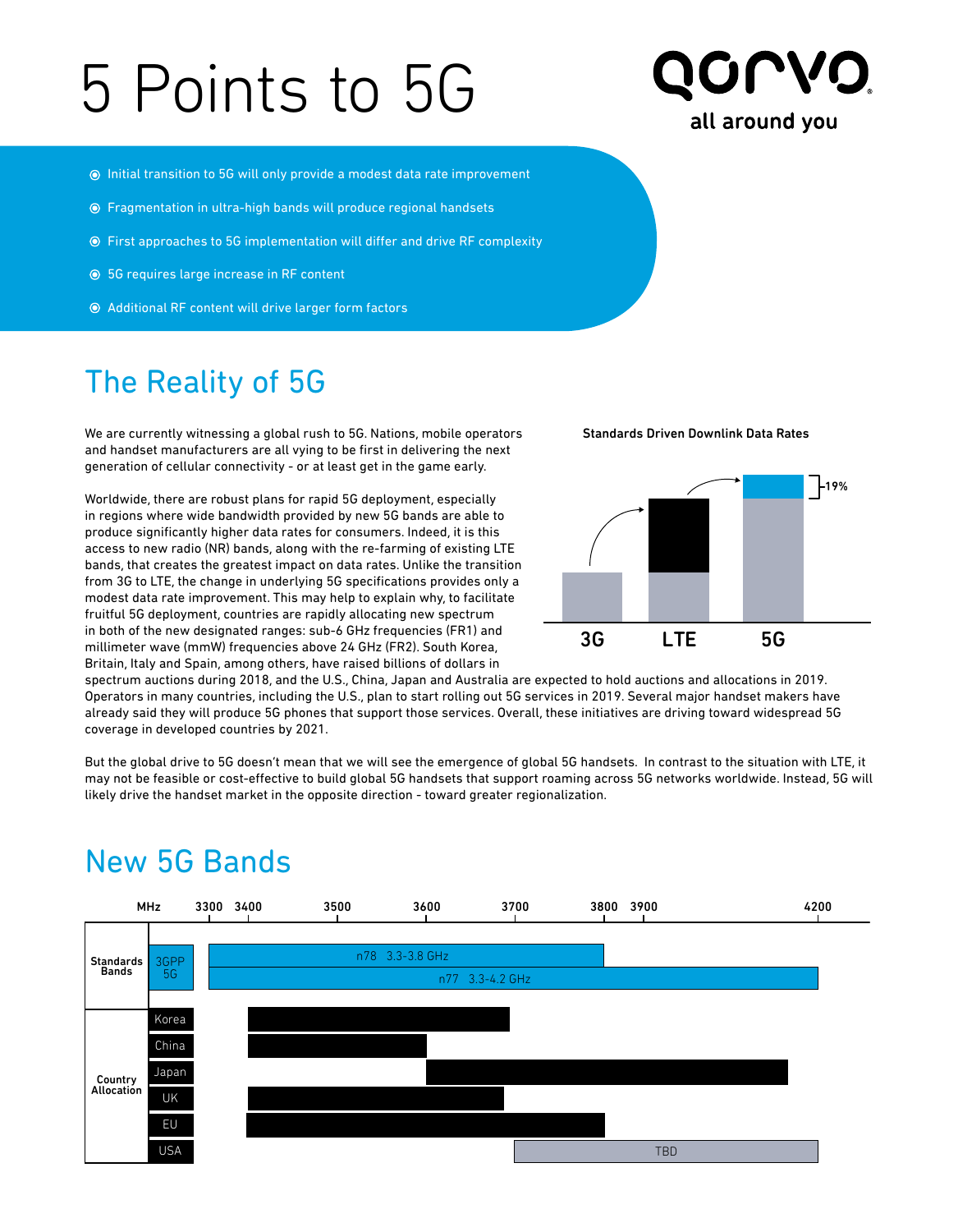

## The RF Challenges of 5G

### 5G Drives Large Increases in RF Content

Will consumers be prepared to pay for a global 5G phone?

Global 5G roaming will come with higher costs and other tradeoffs. In order to provide coverage, especially when taking into account ultra-high band fragmentation across regions, there will be an increase in RF content. Even the addition of a single 5G band will result in a modest increase.

### 5G: Not As Global As It Seems

Fragmentation is occuring in new "global" ultra-high bands: n77, n78 and n79.

The differences in regional allocations will have a large impact on handset manufacturers, who must figure out how to support multiple potentially conflicting desires. Operators generally want handsets that are optimized for the subset of a band used in their region, however, handset manufacturers wanting to sell global devices, or at least regional, want to support the different bandwidths and carrier aggregation (CA) combinations used in their target markets. So, what happens when an operator, or even a group of operators among whom roaming will occur, has decided to deploy a narrower subset of the allocated band?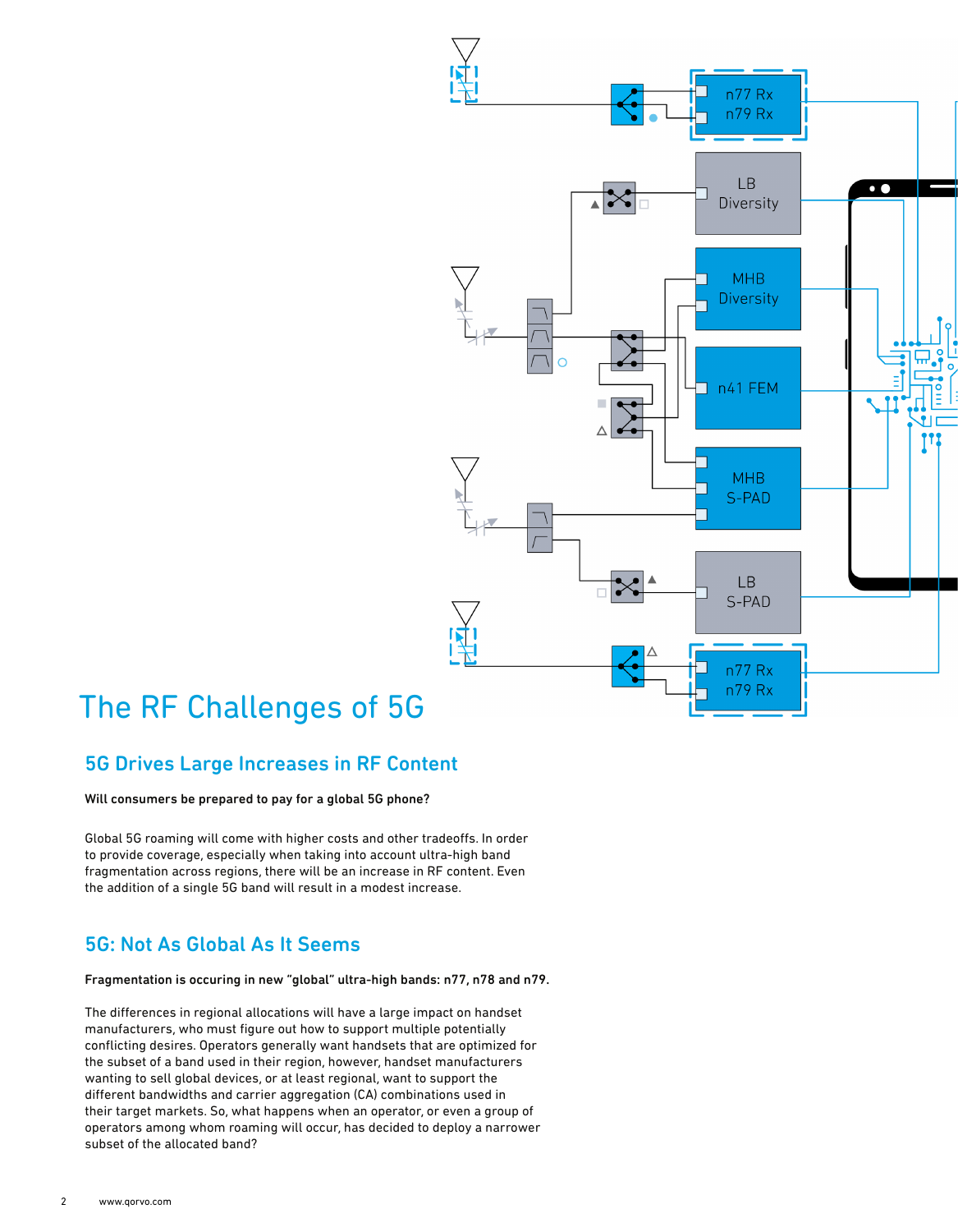

### Initial 5G Implementation Will Be Varied

Non-standalone (NSA) va. Standalone (SA).

Intial approaches to 5G will vary by region, which increases the likelihood for challenging interations. Although NSA helps operators deliver 5G speeds more quickly, it also introduces considerable RF complexity because it requires dual 4G LTE and 5G connectivity. For some 5G bands, the global picture is even more complex due to the need to support SA as well as NSA operation. Of course, if and when all regions move to SA, many of these problems will become much simpler. That's not likely to happen soon, however; 5G will be around for a decade or more before SA becomes the predominant implementation across the globe. In the race to global 5G deployment we have accepted that there will a long period of NSA-driven complexity, especially in RF implementations

### New 5G Content: Where Will It Go?

.

Additonal RF content needs more space, which would be difficult to fit in today's standard-sized form factors. To accommodate, 5G phones may have to be plus-sized.